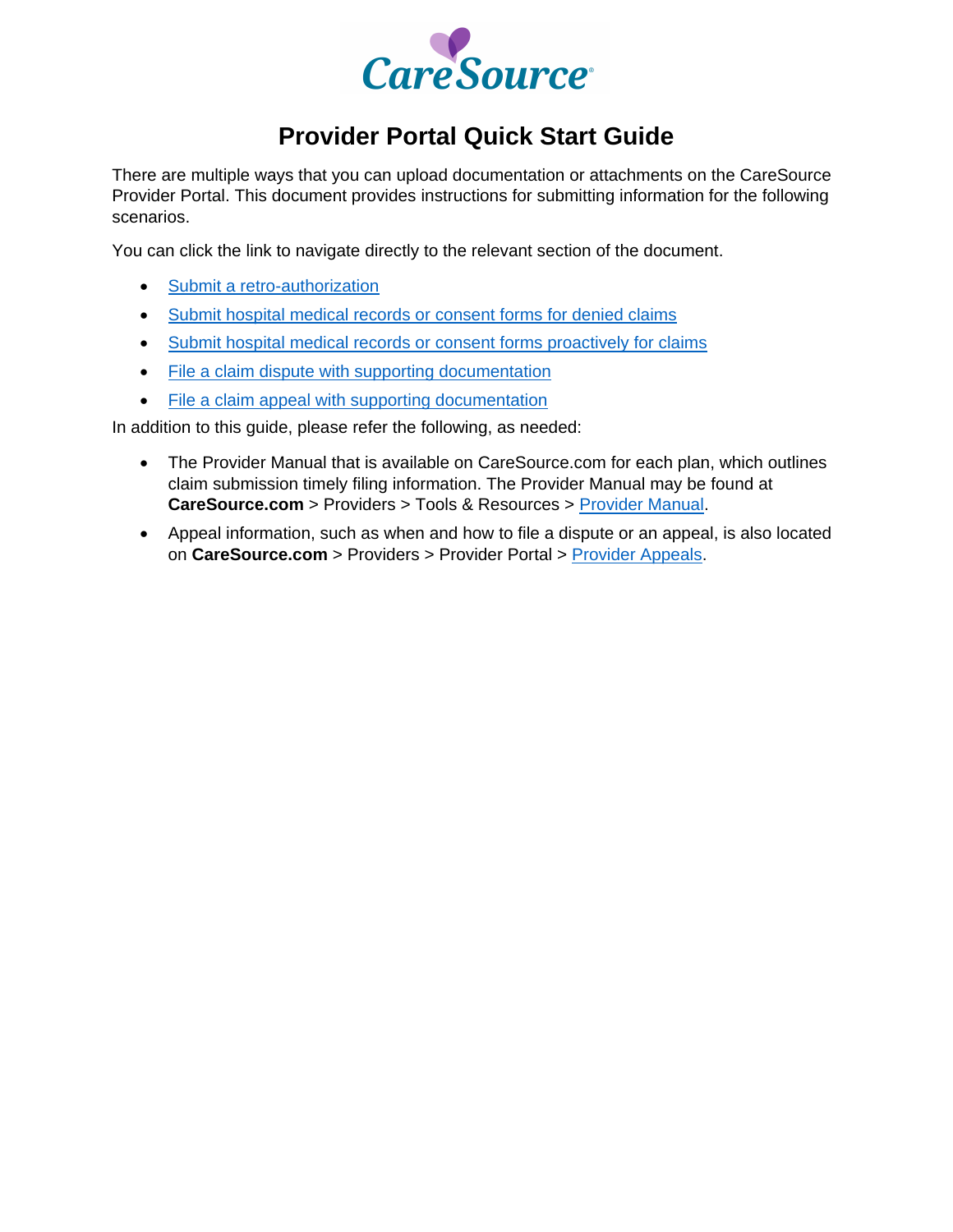

## **SUBMIT A RETRO AUTHORIZATION**

Retro authorizations will only be approved when the service meets **all** of the following requirements:

- The service is directly related to another service for which prior approval has already been obtained and that has already been performed;
- The new service was not known to be needed at the time the original prior authorized service was performed; *and*
- The need for the new service was revealed at the time the original authorized service was performed.

Unless the member is transitioning and qualifies under the retroactive coverage requirements, all of the above criteria must be met to qualify for a retro authorization review.

Guidelines for submitting a retro authorization:

- If a member had an active coordination of benefits (COB) on the DOS, no prior authorization is required, as the rules of the primary insurance are followed.
- If you are submitting a retro authorization though the Portal and a COB is showing but wasn't active on the DOS, the Provider Portal may block the authorization from being done. For this scenario, please fax the prior authorization with a note indicating the COB was not active on the requested DOS.
- Submit a retro authorization 30 calendar days from the DOS or the date of discharge.

### **To enter a retro authorization, complete the following steps:**

- 1. From the **Providers** menu, select **Prior Authorization and Notifications**.
- 2. Click the **Medical (Inpatient & Outpatient)** tab.
- 3. Click the appropriate tab to enter the member's CareSource ID, Medicaid ID, or Member Info (name and date of birth).
- 4. Enter the **Start Date of Service** and click **Search**.
- 5. Click the **COB Information** tab and verify if the member has other insurance. **NOTES:**
	- The Portal may block retro authorizations from being submitted if the COB was not active on the DOS but is now active.
	- If the member has other insurance, select **Add COB Information**, then complete and submit the form.
- 6. If neither of the two scenarios above apply, click **Verified** to continue the retro authorization.
- 7. Select the **Inpatient** or **Outpatient** authorization type.
- 8. Complete the required form fields, then click continue.
- 9. If prompted, complete clinical indications, upload supporting documentation and submit authorization.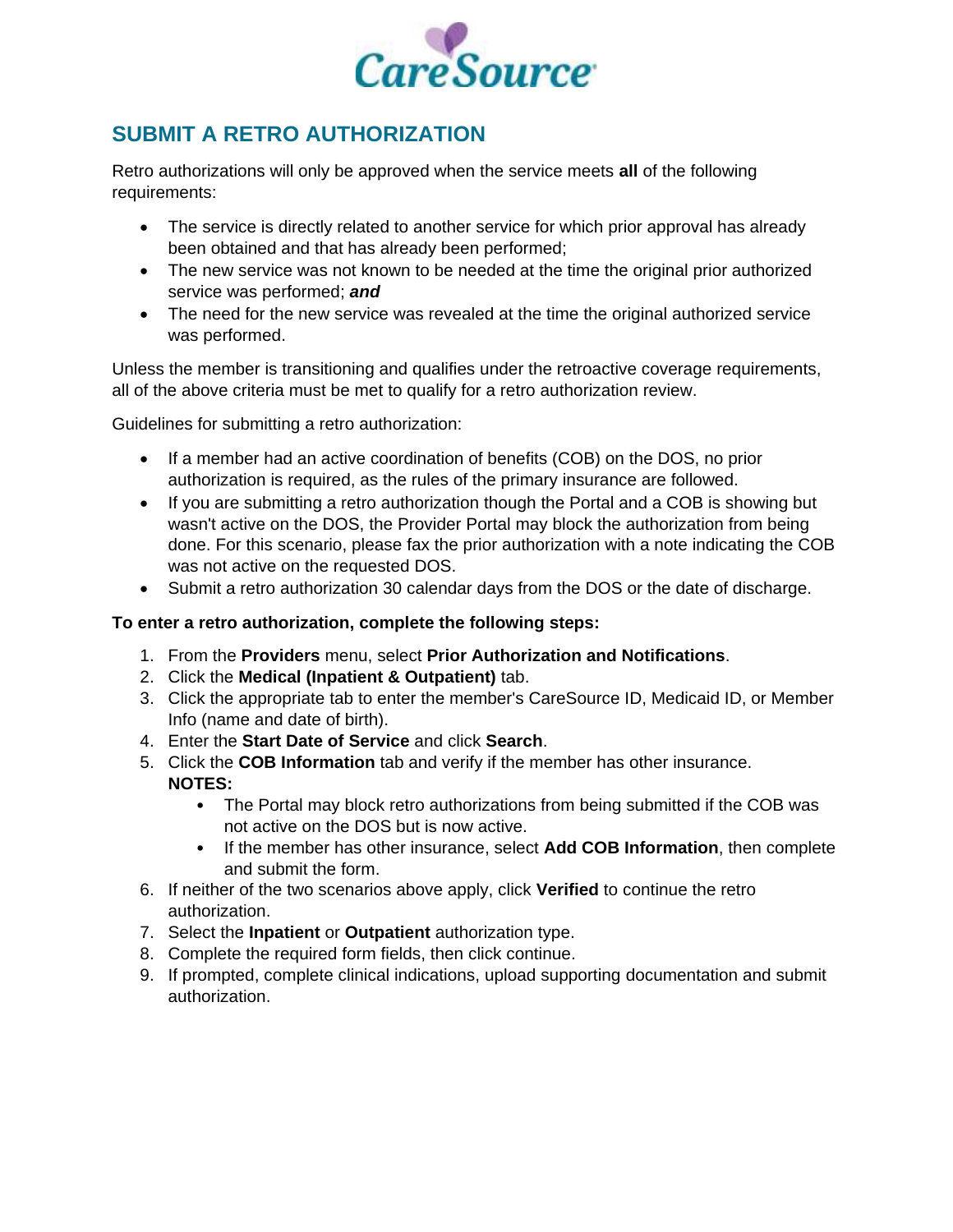

## **SUBMIT MEDICAL RECORDS FOR DENIED CLAIMS**

A new **Document Upload** tab is available on the **Claims Detail** view when a claim is denied due to certain missing attachments. Use this option to upload documentation instead of submitting an appeal or corrected claim.

#### **To upload documentation for a denied claim, do the following:**

- 1. From the left hand **Claims** menu, click **Claim Information and Attachments**. Locate the claim using one of the search criteria available on the **Claim Information and Attachments** page.
- 2. Click the **View Detail** link for the denied claim.
- 3. On the **Document Upload** tab, review the reason the claim was denied and then upload the appropriate documentation. The file size is limited to 100 MB.

| Claim #                                                                                                                                                                                         | HOMEHOOK                                                                       | Date Received:                | 9/25/2019      |
|-------------------------------------------------------------------------------------------------------------------------------------------------------------------------------------------------|--------------------------------------------------------------------------------|-------------------------------|----------------|
| Adjusted From Claim #                                                                                                                                                                           | $=$                                                                            | <b>Total Amount Charged:</b>  | \$1,760.00     |
| Adjusted To Claim #                                                                                                                                                                             | $\approx$                                                                      | Total Patient Responsibility. | \$0.00         |
| Original Claim #                                                                                                                                                                                | $=$                                                                            | <b>Total Amount Paid</b>      | \$744.81       |
| Patient Account #                                                                                                                                                                               | 武田介土型は存                                                                        | <b>Processed Date:</b>        | 10/16/2019     |
|                                                                                                                                                                                                 |                                                                                |                               |                |
| Cherri Detail                                                                                                                                                                                   |                                                                                | Check Number:                 | <b>PRODUCT</b> |
| Wallis -<br>Table View<br>Link Views<br><b>William</b><br>h mháil<br>Denial Reason: 850 - Disallow, consent form required<br>Upload the signed member consent form related to the denied claim. | Attached Documents<br><b>Document Upload #</b><br><b>Service Communication</b> |                               |                |

- 4. Complete the required fields (marked with a red asterisk).
- 5. Add **Notes** if needed.
- 6. Click **Submit Documents**.

#### **NOTES:**

- Submitted documentation will be reviewed according to documented guidelines.
- The documents that are uploaded will be available on the **Attached Documents** tab approximately a half hour after they are uploaded.
- Submit records that directly correspond and support the billed services that were denied. Submitting an entire medical record versus documents related to a specific stay or visit could delay the processing turnaround time.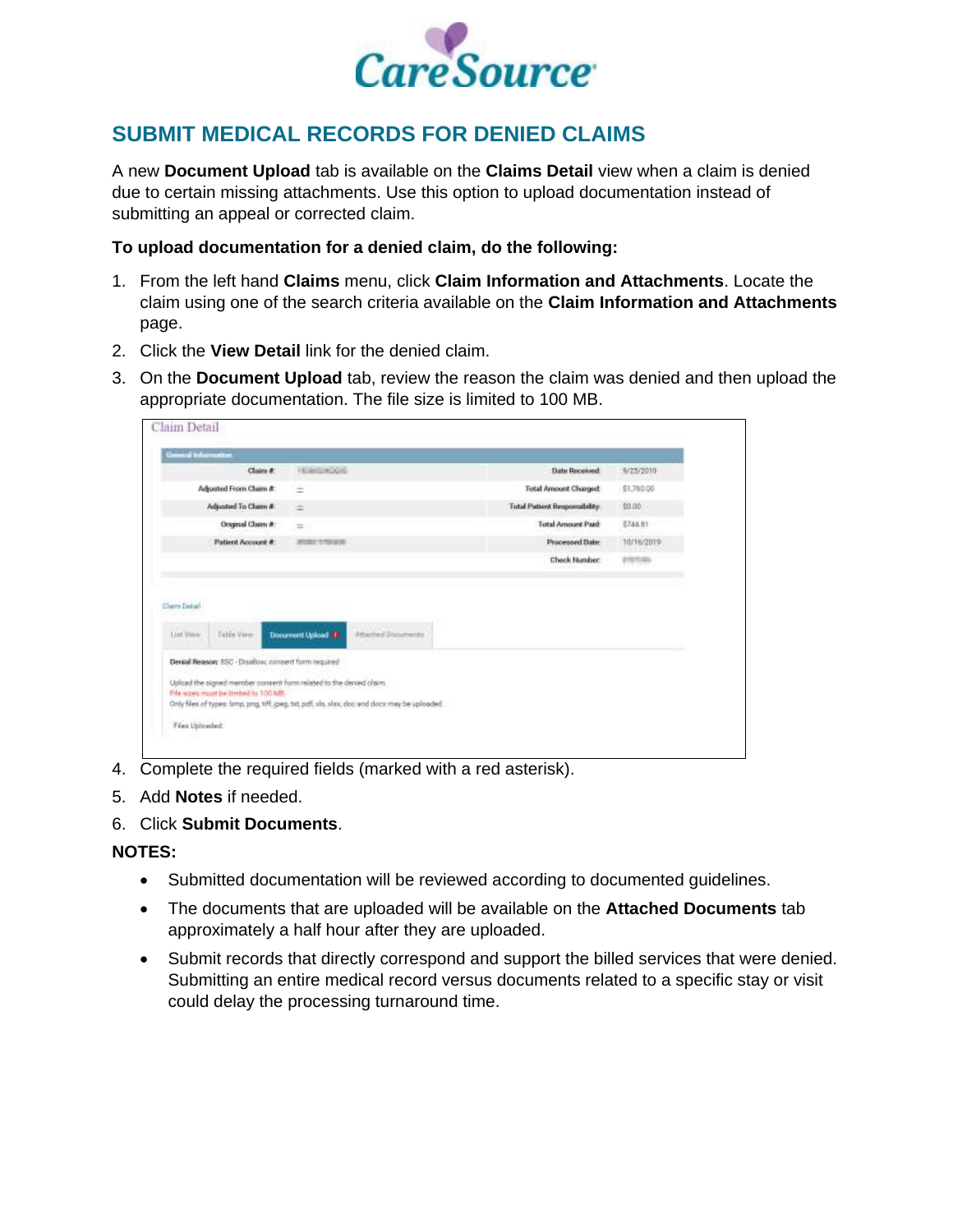

## **SUBMIT MEDICAL RECORDS PROACTIVELY FOR CLAIMS**

If you need to submit medical records for a new claim, you can do so using the **Claim Information and Attachments** page. The attachments will be matched with member's corresponding claim so that the claim can be processed successfully.

#### **To upload a medical records, do the following:**

1. From the left hand **Claims** menu, click **Claim Information and Attachments** to perform a search to locate the specific member for whom you want to upload the records.



- 2. In the **Claim Summary** section, click the **Claim Attachment** tab. **NOTES**:
	- a. If the member does not have existing claims, this tab opens by default.
	- b. If you want to submit attachments for a denied claim, click the **View Details** link for the specific claim and follow the instructions to **Error! Reference source not found.**.

| Class Summery                                                                                                                                                                                                                                                                                                                                                                                                                |  |
|------------------------------------------------------------------------------------------------------------------------------------------------------------------------------------------------------------------------------------------------------------------------------------------------------------------------------------------------------------------------------------------------------------------------------|--|
|                                                                                                                                                                                                                                                                                                                                                                                                                              |  |
| <b>Clarn Attachment</b><br>Classe                                                                                                                                                                                                                                                                                                                                                                                            |  |
| Lise the Claim Attachment functionality to submit supporting documentation for claims                                                                                                                                                                                                                                                                                                                                        |  |
| MOTE: it is best to submit your claim number along with your documentation if possible. If you do not provide your claim number with your attachment, your attachment will apply poly to claims received after the second afte<br>For strainists, an attachment uploaded on 3/1/2020 will systematically apply to claims received by CareSource on or other 3/1/2020. It will not apply to claims received prom to 3/1/2020. |  |
| To upload attachments applicable to a previously submitted clem; you must enter the consequencing cleim number when submitting the attachment to ensure systematic alignment.                                                                                                                                                                                                                                                |  |
| File sizes must be tented to 100 MB.<br>Only files of types' timp, pog, tiff, jpeg, tut, pdf, xis, xisx, dot, and occurring be upstaded.<br>2016 - 2017 - 1720 18:00 Andrej 2018 - 18:00 Andrej 2018 - 18:00 Andrej 2018 - 18:00 Andrej 2018 - 1                                                                                                                                                                             |  |
| Files Uploaded:                                                                                                                                                                                                                                                                                                                                                                                                              |  |
| patient_number.png<br>S.                                                                                                                                                                                                                                                                                                                                                                                                     |  |
| <b>Delete Selected</b>                                                                                                                                                                                                                                                                                                                                                                                                       |  |

3. Click **Choose File** to locate the attachment. The file size is limited to 100 MB.

Submit records that directly correspond and support the billed services. Submitting an entire medical record versus documents related to a specific claim could delay the processing turnaround time.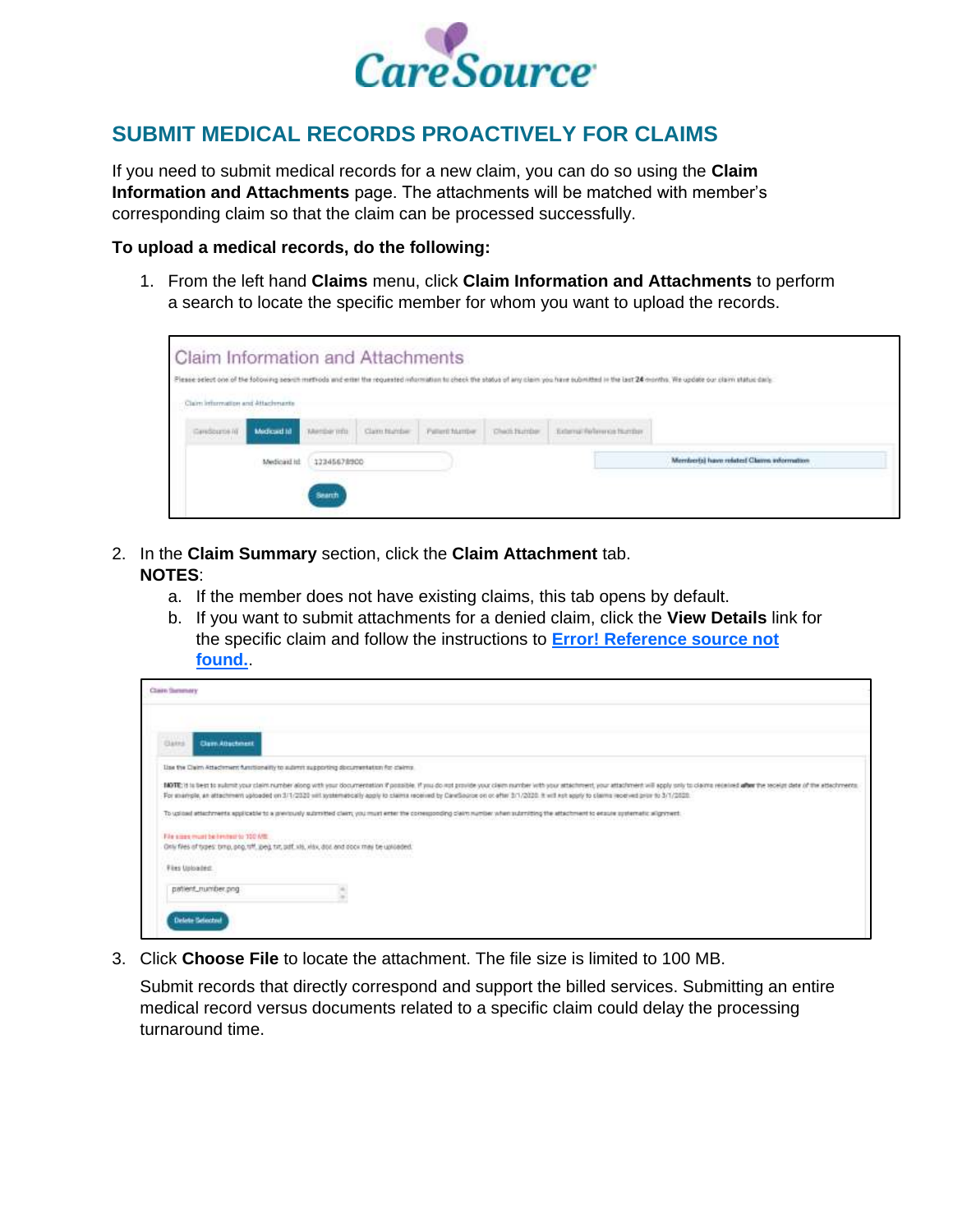

4. Enter the **Service Date** for the claim.

## **NOTES:**

- The member must be eligible for the selected date of service to continue with the attachment.
- If you are including a claim number with the attachment, the date of service must match what is on the claim.
- If the claim is for a service with a date range, enter the first date that appears on the claim.

|                                      | Use the Claim Attachment functionably to submit supporting documentation for starms.              | ROTE: It is bent to submit your claim number along with your documentation if positiole. If you do not provide your claim number with your attachment, your attachment will equip only to claims received after the receipt da |
|--------------------------------------|---------------------------------------------------------------------------------------------------|--------------------------------------------------------------------------------------------------------------------------------------------------------------------------------------------------------------------------------|
|                                      |                                                                                                   | For example, an attachment uploaded on 3/1/2020 will systematically apply to claims received by CareScurce on or after 3/1/2020. It will not apply to claims received prior to 3/1/2020.                                       |
|                                      |                                                                                                   | To upload attachments applicable to a previously submitted claim, you must enter the conseponding claim number when submitting the attachment to enture systematic alignment.                                                  |
| File attes must be lemied to 100 MB. |                                                                                                   |                                                                                                                                                                                                                                |
|                                      | Only fires of types: larra, sing, 1ff, joeg, txt, pilf, xis, xiss, doc and dock risy be uploaded. |                                                                                                                                                                                                                                |
| Fire Uploaded:                       |                                                                                                   |                                                                                                                                                                                                                                |
| patient_number.png                   |                                                                                                   |                                                                                                                                                                                                                                |
|                                      |                                                                                                   |                                                                                                                                                                                                                                |
| <b>Delete Selected</b>               |                                                                                                   |                                                                                                                                                                                                                                |
|                                      |                                                                                                   |                                                                                                                                                                                                                                |
|                                      |                                                                                                   |                                                                                                                                                                                                                                |
|                                      |                                                                                                   |                                                                                                                                                                                                                                |
| Cisim Attachment Form                |                                                                                                   |                                                                                                                                                                                                                                |
|                                      |                                                                                                   |                                                                                                                                                                                                                                |
| Member CareSource ID                 | TOUR HOME                                                                                         |                                                                                                                                                                                                                                |
| Service Date                         | Fill + Pelpared:                                                                                  |                                                                                                                                                                                                                                |
|                                      |                                                                                                   |                                                                                                                                                                                                                                |
| Submission Reason                    | -Select Reason-                                                                                   | - + Required                                                                                                                                                                                                                   |
|                                      |                                                                                                   |                                                                                                                                                                                                                                |
| Clairy Number                        |                                                                                                   |                                                                                                                                                                                                                                |
| Provider Contact Email:              |                                                                                                   | " Nation ed.                                                                                                                                                                                                                   |
|                                      |                                                                                                   |                                                                                                                                                                                                                                |
| <b>Homes</b>                         |                                                                                                   |                                                                                                                                                                                                                                |

- 5. Select the appropriate **Submission Reason**.
- 6. Enter the **Claim Number**, if available.
- 7. Enter your contact information and any applicable notes.
- 8. Click **Submit Documents**.

**NOTE:** If you submit documentation for a claim and do not indicate the specific claim number for which the documentation applies, the documentation will apply **only** to claims received **after** the receipt date of the medical records. For example, documentation uploaded on 1/6/2020 will systematically apply to claims received by CareSource on or after 1/6/2020. It will not apply to claims received prior to 1/6/2020. **To upload documentation applicable to a previously submitted claim, you must enter the corresponding claim number when submitting the attachment to ensure systematic alignment.**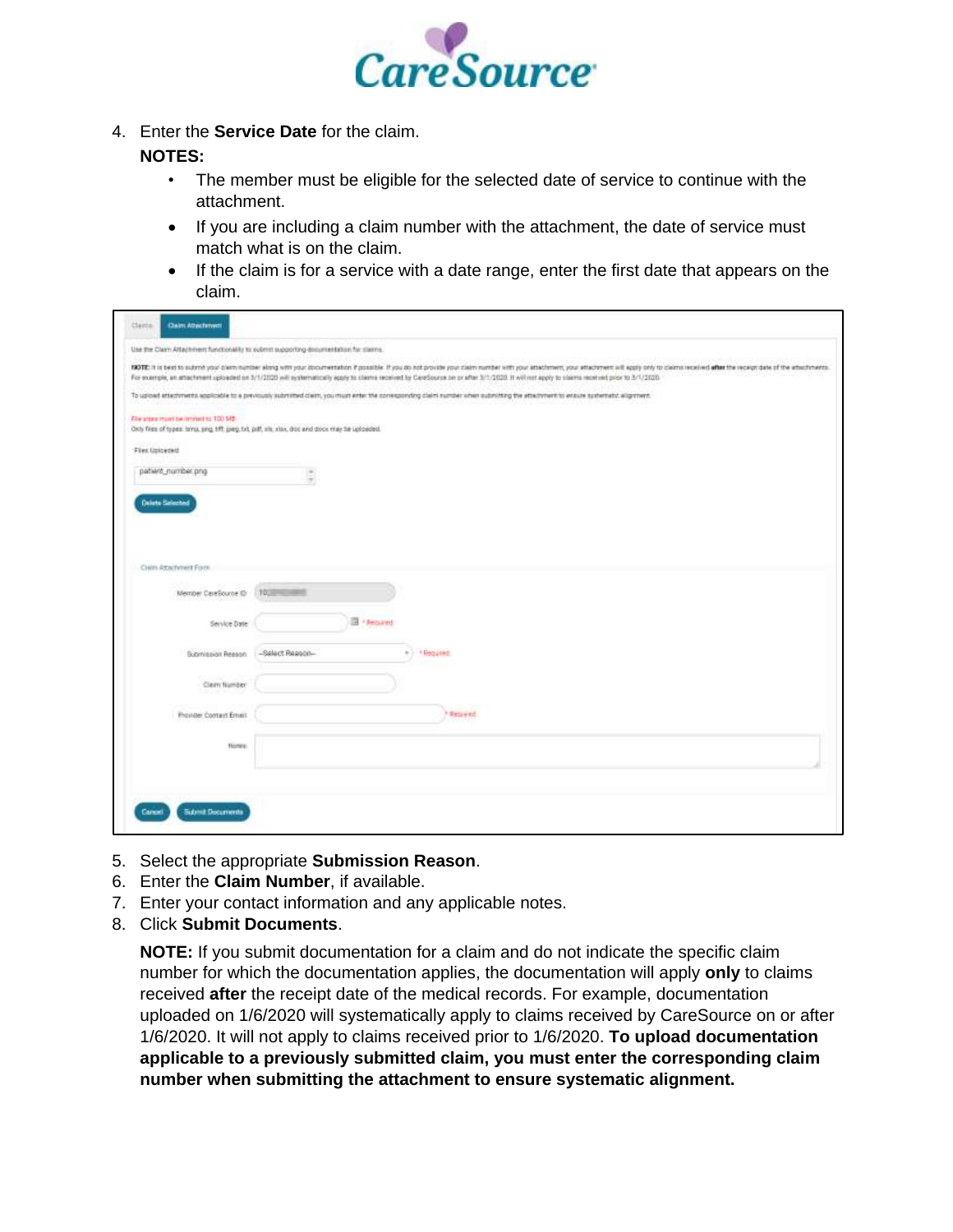

## **FILE A CLAIM DISPUTE WITH SUPPORTING DOCUMENTATION**

Review the reasons and timeframes for submitting a dispute below based upon the specific plan.

| Submit a dispute for the following reasons |                                                                                          |
|--------------------------------------------|------------------------------------------------------------------------------------------|
| <b>GA Medicaid</b>                         | Claim underpayment                                                                       |
| Timeframe to submit a dispute              |                                                                                          |
| <b>GA Medicaid</b>                         | A dispute must be submitted within 90 calendar days of<br>the payment date on the claim. |

### **NOTE:**

 CareSource is currently unable to receive dental appeals or disputes through the Provider Portal. If you need to submit an appeal or dispute involving a dental claim, please mail or fax your submission.

The following should not be submitted as a dispute:

- If you are responding to a denied authorization that required medical necessity review, please submit an appeal.
- If you are submitting a request due to overpayment, please submit a claim recovery request.
- If your claim was denied due to a missing consent form, please upload the consent form.
- If your hospital claim was denied due to missing medical records, upload the medical records.
- For **GA Medicaid**: If you are responding to a denied claim, please submit an appeal.

### **To submit a dispute, do the following:**

- 1. From the left hand **Claims** menu, click **Disputes**.
- 2. Locate the claim for which you want to submit a dispute.
- 3. Complete the appropriate information and upload an attachment (up to 100 MB) if needed. Required fields are marked with a red asterisk. At a minimum, the dispute must include:
	- Sufficient information to identify the claims in dispute
	- A statement of why you believe a claim adjustment is needed (enter in the **Notes** field)
	- Pertinent documentation to support the adjustment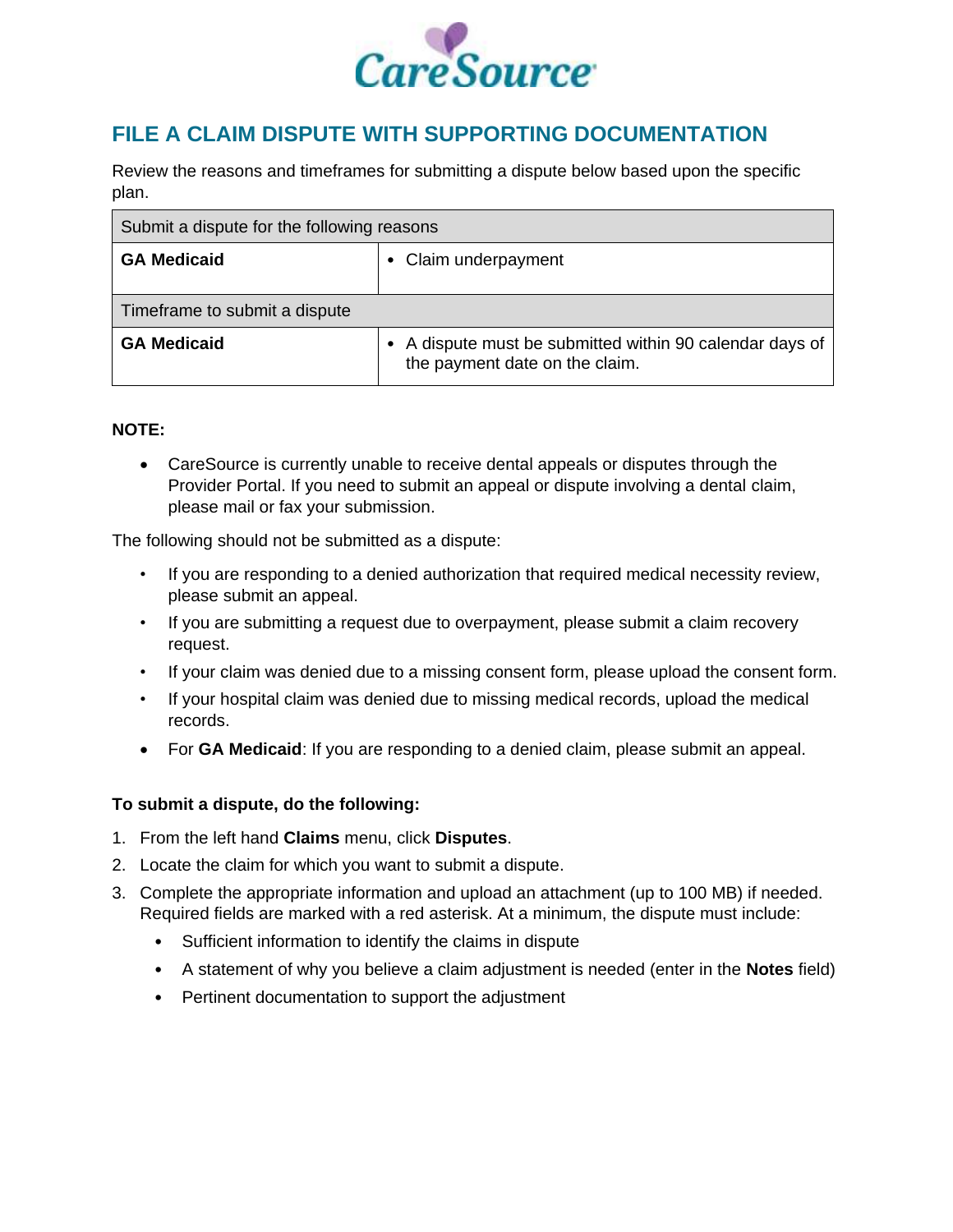

| Claim ID:              | 299240283000                                                                                                                                                                                                         |      |
|------------------------|----------------------------------------------------------------------------------------------------------------------------------------------------------------------------------------------------------------------|------|
| <b>Півриля Туре:</b>   | Please Select                                                                                                                                                                                                        | 57.5 |
| House Category:        | Claim Dispute Medical                                                                                                                                                                                                |      |
| Provider Contact Name: | ÷                                                                                                                                                                                                                    |      |
| Wohen:                 |                                                                                                                                                                                                                      |      |
| Attachments:           | Please select a file using Bisway and ston an Uphavi Sultan for verifications.<br>Drug all the files are uploated area Super-ED quote to the optimize<br>Choose File No ble closen:<br><b><i><u>19August</u></i></b> |      |
|                        | File spreamport in his team 100 Mill                                                                                                                                                                                 |      |
| Files Uploaded:        |                                                                                                                                                                                                                      |      |

4. Click **Submit Dispute**.

**NOTES:** 

- You can return to the **Disputes** page to check status of your appeal using the **Claim ID** or **Dispute ID** that was generated when you submitted the dispute.
- Dispute acknowledgement and decision letters for GA Medicaid can be located on the **Provider Documents** page.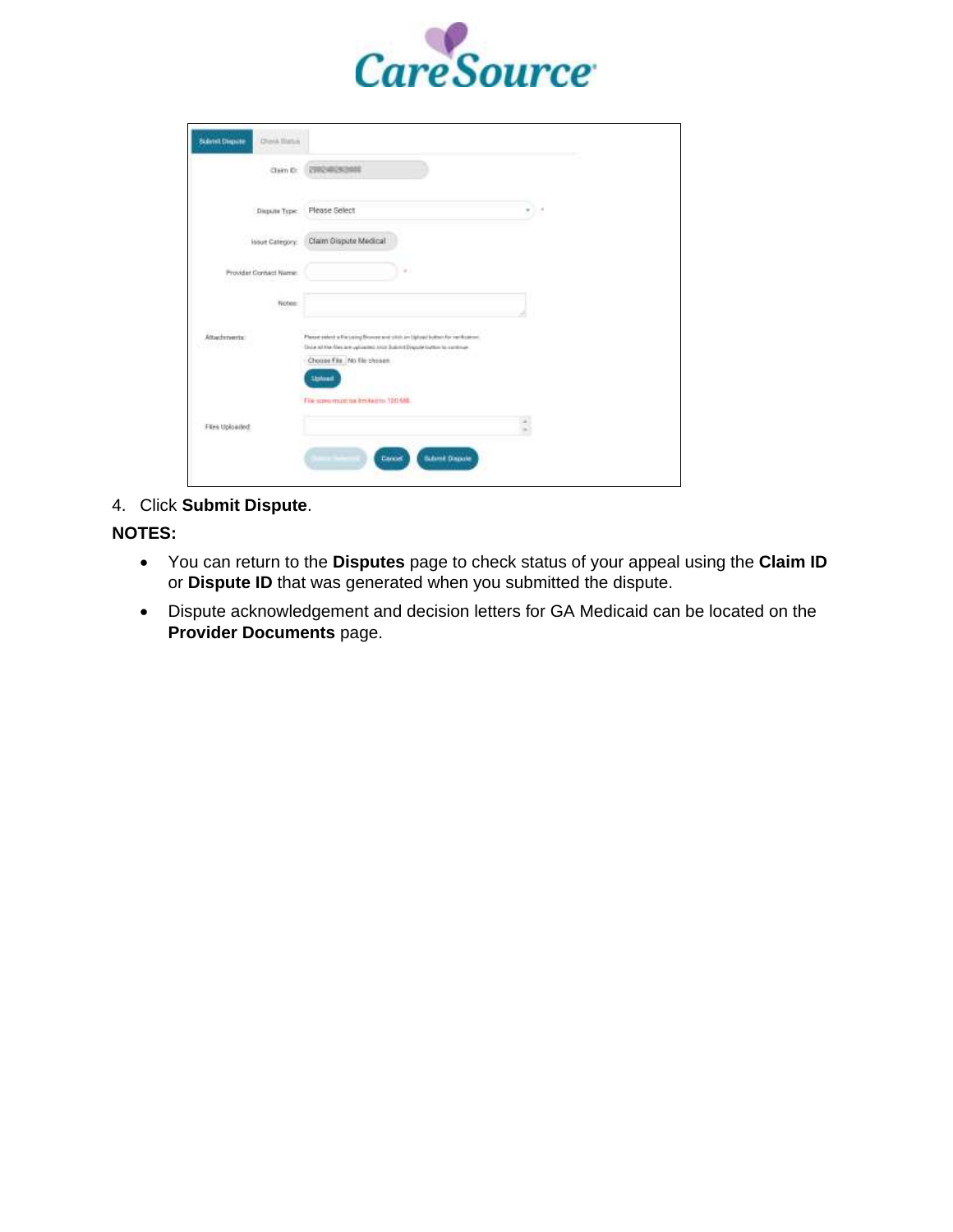

## **FILE A CLAIM APPEAL WITH SUPPORTING DOCUMENTATION**

Review the reasons and timeframes for submitting an appeal below based upon the specific plan.

| Submit an appeal for the following reasons |                                                                                                                                                                                                                                                                          |  |
|--------------------------------------------|--------------------------------------------------------------------------------------------------------------------------------------------------------------------------------------------------------------------------------------------------------------------------|--|
| <b>GA Medicaid</b>                         | <b>Claim appeals</b> - Disagreement with decision of a<br>processed claim.<br><b>Clinical appeals</b> - To request reconsideration of a<br>medical necessity decision. (Cannot be submitted via<br>portal at this time)                                                  |  |
| Timeframe to submit an appeal              |                                                                                                                                                                                                                                                                          |  |
| <b>GA Medicaid</b>                         | • Claim appeal $-30$ calendar days from the date the<br>adverse action, denial of payment, remittance advice<br>or initial review determination was mailed to you.<br>• Clinical appeal – 60 calendar days from the date of<br>denial (member written consent required). |  |

### **NOTES**

- CareSource is currently unable to receive clinical appeals, dental appeals or disputes through the Provider Portal. If you need to submit an appeal involving a prior authorization denial or a dental claim, or a dispute involving a dental claim, please mail or fax your submission.
- If you believe a claim processed incorrectly due to incomplete, incorrect or unclear information, you should submit a corrected claim through the claim submission process. You do not need to file an appeal. Corrected claims submitted with the appeal will not be accepted.
	- $\circ$  Examples where you may need to submit a corrected claim include but are not limited to:
	- o Your claim denied due to needing a consent form
	- o Your claim denied due to needing medical records
- The Provider Manual that is available on CareSource.com for each plan, which outlines claim submission timely filing information. The Provider Manual may be found at **CareSource.com** > Providers > Tools & Resources > [Provider Manual.](https://www.caresource.com/providers/tools-resources/provider-manual/)
- Appeal information, such as when and how to file a dispute or an appeal, is also located on **CareSource.com** > Providers > Provider Portal > [Provider Appeals.](https://www.caresource.com/providers/provider-portal/appeals/)